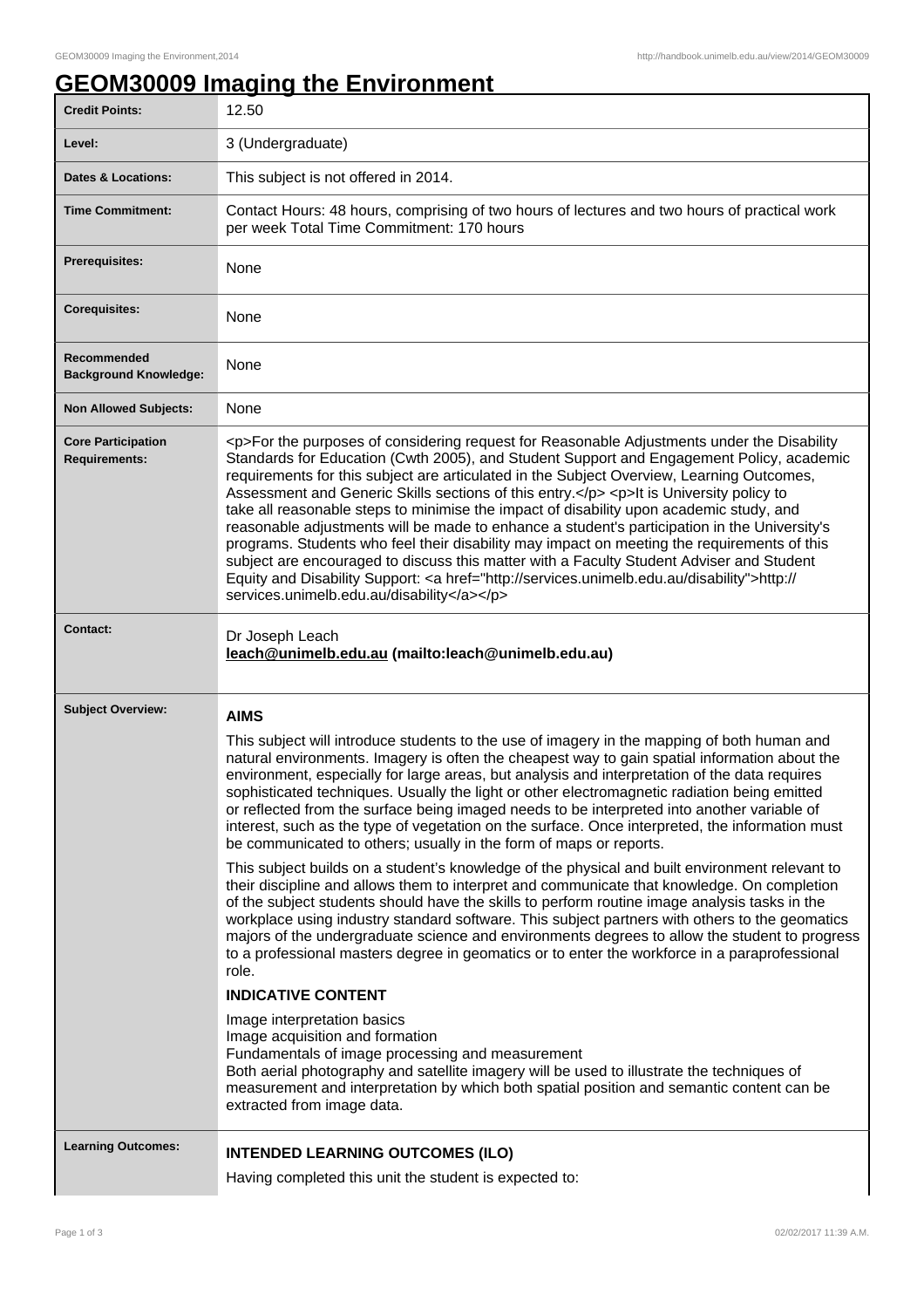|                                                                         | 1 Describe those characteristics of different image techniques which allow information to be<br>extracted from the image;<br>2 Extract data from images;<br>3 Applying image data to the creation of maps;<br>4 Analyse image data to monitoring both human and natural environments;<br>5 Interpret image data to inform management of human and natural environments.                                                                                                                                                                                                                                                                                                                                                                                                                |
|-------------------------------------------------------------------------|----------------------------------------------------------------------------------------------------------------------------------------------------------------------------------------------------------------------------------------------------------------------------------------------------------------------------------------------------------------------------------------------------------------------------------------------------------------------------------------------------------------------------------------------------------------------------------------------------------------------------------------------------------------------------------------------------------------------------------------------------------------------------------------|
| Assessment:                                                             | Four short practical reports, totaling no more than 2400 words, due across the semester (10%<br>each, 40%) Addresses Intended Learning Outcomes, ILOs, 1 to 5 3-hour end-of-semester<br>examination (60%) ILOs, 1, 4 and 5                                                                                                                                                                                                                                                                                                                                                                                                                                                                                                                                                             |
| <b>Prescribed Texts:</b>                                                | Karl Krauss, de Gruyter, 2007 Photogrammetry 2nd Ed Lillesand, Kiefer and Chipman, 2003<br>Remote Sensing and Image Interpretation 5th Ed., Wiley and Sons                                                                                                                                                                                                                                                                                                                                                                                                                                                                                                                                                                                                                             |
| <b>Breadth Options:</b>                                                 | This subject potentially can be taken as a breadth subject component for the following courses:<br>Bachelor of Arts (https://handbook.unimelb.edu.au/view/2014/B-ARTS)<br>#<br>Bachelor of Commerce (https://handbook.unimelb.edu.au/view/2014/B-COM)<br>#<br>Bachelor of Environments (https://handbook.unimelb.edu.au/view/2014/B-ENVS)<br>#<br>Bachelor of Music (https://handbook.unimelb.edu.au/view/2014/B-MUS)<br>#<br>You should visit learn more about breadth subjects (http://breadth.unimelb.edu.au/<br>breadth/info/index.html) and read the breadth requirements for your degree, and should<br>discuss your choice with your student adviser, before deciding on your subjects.                                                                                         |
| <b>Fees Information:</b>                                                | Subject EFTSL, Level, Discipline & Census Date, http://enrolment.unimelb.edu.au/fees                                                                                                                                                                                                                                                                                                                                                                                                                                                                                                                                                                                                                                                                                                   |
| <b>Generic Skills:</b>                                                  | On completion of this subject students should have:<br>$#$ The ability to apply knowledge of basic science fundamentals<br>The ability to communicate effectively, not only with other scientists but also with the<br>#<br>community at large<br>The ability to undertake problem identification, formulation and solution<br>#<br>The ability to function effectively as an individual and in multi-disciplinary and multi-cultural<br>teams, with the capacity to be a leader or manager as well as an effective team member<br>An expectation of the need to undertake lifelong learning, capacity to do so<br>The capacity for independent critical thought, rational inquiry and self-directed learning<br>Openness to new ideas and unconventional critiques of received wisdom |
| Notes:                                                                  | <b>LEARNING AND TEACHING METHODS</b><br>Lecturers and individual practical assignments<br><b>INDICATIVE KEY LEARNING RESOURCES</b><br>Krauss, K., 2007. Photogrammetry. 2nd Edition. Walter de Gruyter/Berlin<br>Lilles, T., Kiefer, R.W. and Chipman, J., 2007 Remote Sensing and Image Interpretation 6th<br>Edition. Wiley and Sons<br>Online interactive tutorials<br><b>CAREERS / INDUSTRY LINKS</b><br>This subject uses industry standard software for image analysis and accesses industry<br>databases of imagery, such as that provided by NASA, as the basis of practical work.                                                                                                                                                                                             |
| <b>Related Majors/Minors/</b><br><b>Specialisations:</b><br>Page 2 of 3 | Environmental Engineering Systems major<br><b>Environmental Science</b><br>Environmental Science major<br>Environments Discipline subjects<br>Geomatics<br>Geomatics (Geomatic Engineering) major<br>Marine Biology<br>Master of Engineering (Geomatics)<br>Science-credited subjects - new generation B-SCI and B-ENG.<br>Selective subjects for B-BMED<br>02/02/2017 11:39 A.M.                                                                                                                                                                                                                                                                                                                                                                                                      |